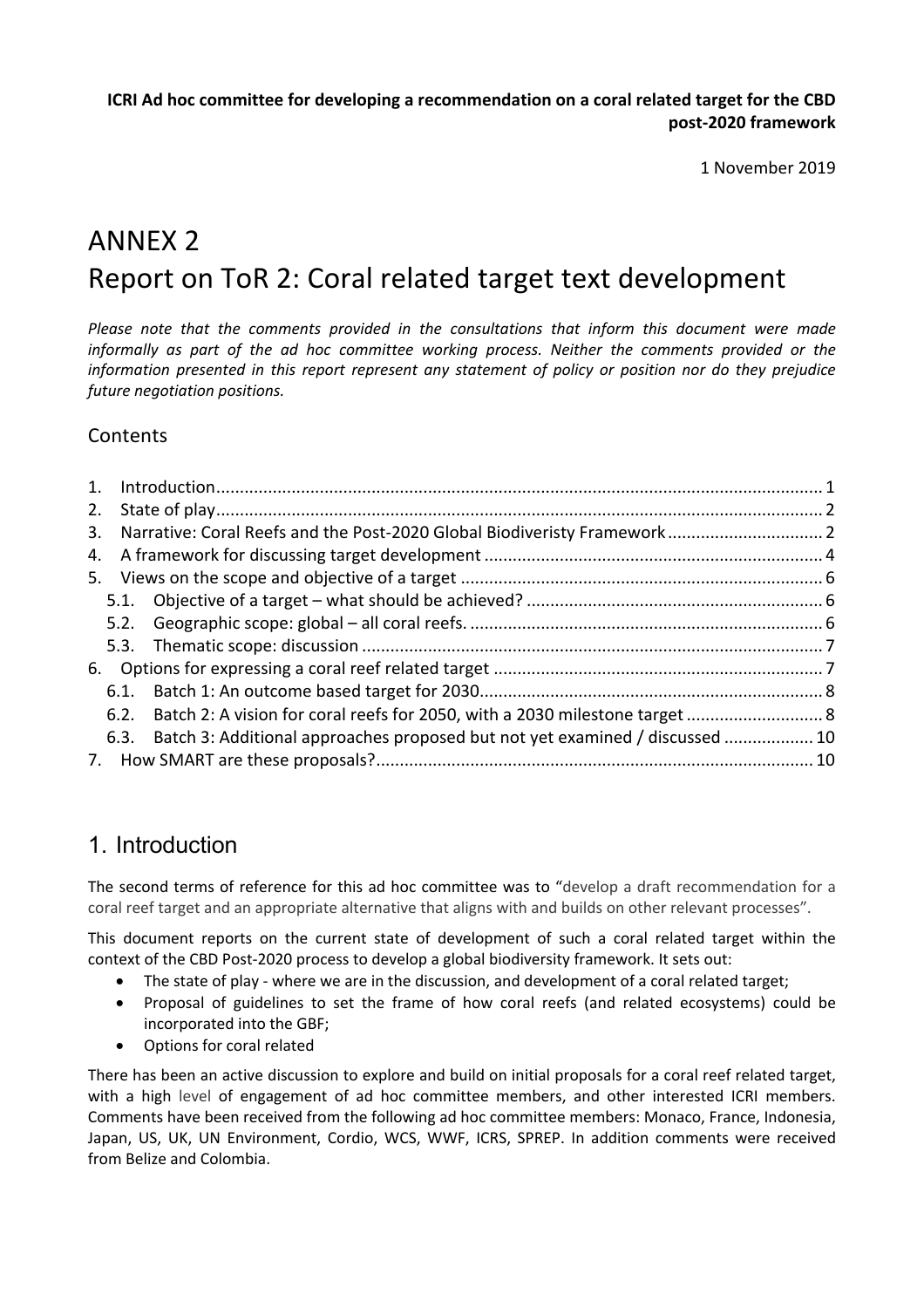# 2. State of play

The discussions within the *ad hoc* committee are set in a context of high uncertainty as to what it is that the post-2020 framework will look like. The CBD Post-2020 process is Party led, although highly participatory with the focus of 2019 being on consultation with as many actors as possible. First sight of the structure of the Post-2020 framework will be shared as a zero draft by the Co-Chairs on the 13 January 2020.

The ad hoc committee have followed and been guided by the Post-2020 discussions. It is necessary to remain flexible and responsive to the evolving process in order to best support and inform the discussions on future targets, the importance of coral reefs and how this could be taken up in the context of the CBD.

Given that there is still no agreed structure for the Post-2020 Global Biodiversity Framework the ad hoc committee felt it was premature to recommend a text for a coral reef related target. However, the ad hoc Committee have:

- 1. **A proposed text for the justification/ narrative for a coral reef related target** based on recent scientific evidence and with links to other important global frameworks and policy areas, including sustainable development and climate change; (see Section 3)
- 2. **a proposal of a framework/ guidelines within which discussions around a coral related target can progress. (see Section 4)** The idea is that such advice could provide focus to future negotiations within the post-2020 process. The substance of these guidelines is under discussion, with some consensus emerging, but helps to provide some framing to the questions such as:
	- a. What should the scope of such a target be?
	- b. Where could a coral related target fit into the post-2020 GBF;
- **3. What should the objective and scope of such a target be? (section 5)**
- 4. **options for possible language for expressing a coral related target (see section 6)**, with a number of options under active discussion. The discussion to date is helping to answer the question: What such a (sub) target could look like;
- 5. **How SMART are the proposals**? **(see section 7**) What tools are available to measure progress against such a target? How sufficient are these and what is already in the pipeline to fill these gaps.

There are a number of outstanding questions that will need further discussion, as well as a need to remain responsive to the decision by Parties on how the Framework will be structured.

## 3. Narrative: Coral Reefs and the Post-2020 Global Biodiveristy Framework

**Significance of coral reefs:** Retaining and improving the health and function of coral reefs is an important key to realizing the Sustainable Development Goals of Agenda 2030. Shallow, warm water coral reefs occur in the waters of more than 100 countries with 85% of these reefs under the jurisdiction of just 25 states and underpin the wellbeing, food and economic security of hundreds of millions of people.

Coral reefs and links to the SDGs<sup>1</sup>: Coral reefs {G14}, their health described by measures of coral and fish diversity and abundance, provide key services and benefits to people. These services directly support 10s of millions of jobs in multiple economic sectors {G8} in coastal and distant states, protect and harbor communities and cities {G11} across tropical coastlines, sustain use of living and non-living resources{G12}, provide transport infrastructure and valuable natural products {G9}, and in future may provide energy solutions {G7}. Through these multiple benefits, coral reefs contribute to reducing hunger {G2} and poverty {G1}, thus improving health {G3}, and potentially strengthening gender {G5} and social equality {G10}. However, access and use result in pressures that may drive decline in coral reef health. Broader land and seascape factors also affect reef health, including land-use change {G15} and altered freshwater flows {G6},

<sup>1</sup> Drawn from work by David Obura – Obura, DO. 2019. A plot for sustainability – the Sustainable Development Goals as a narrative. PLOS ONE PrePrints xxxx.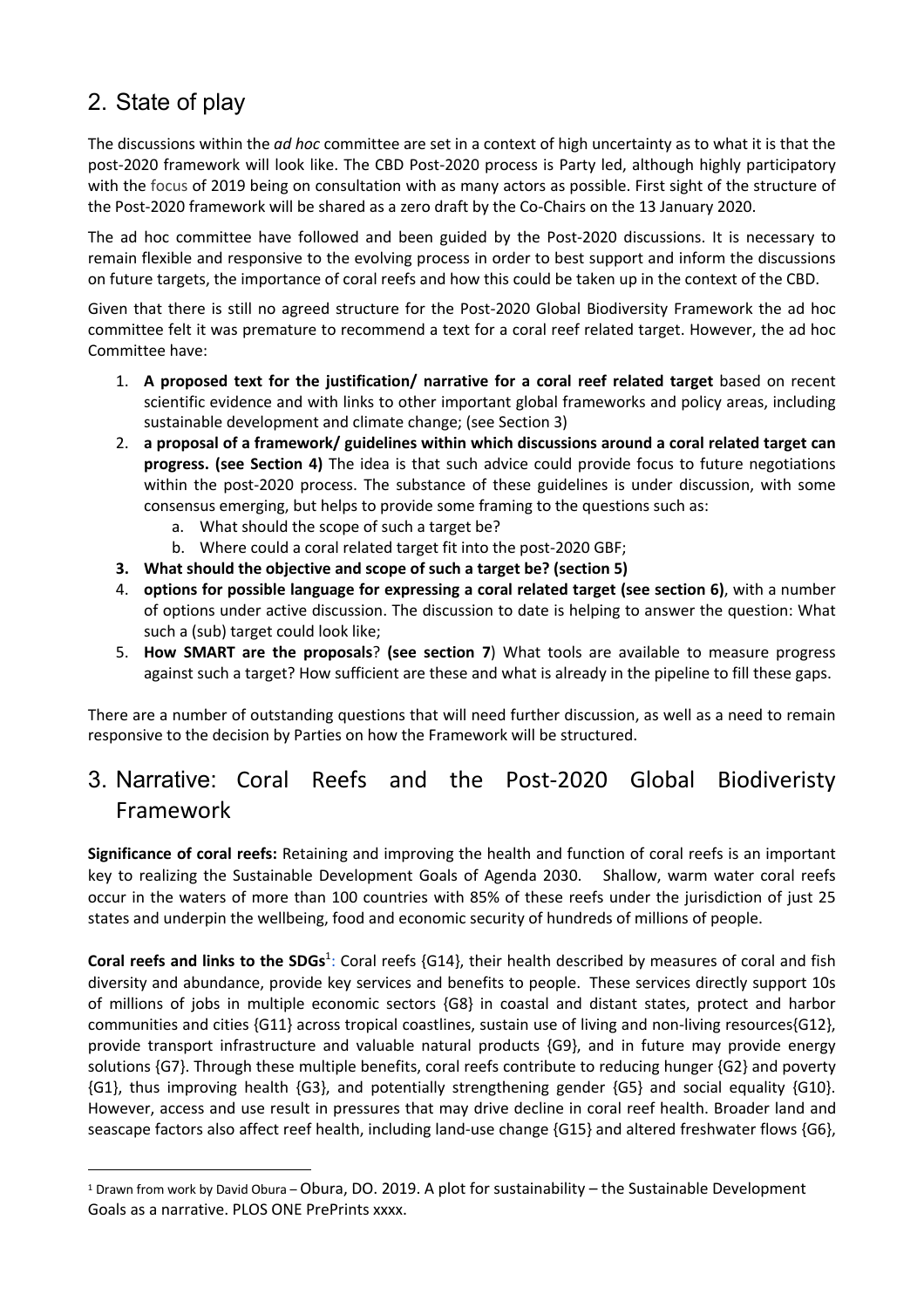as well as climate change {G13}. Managing this complex system requires appropriate awareness and knowledge {G4}, governance mechanisms {G16} and investments by stakeholders {G17}.

**Status and trends of coral reefs:** All recent global assessments show coral reefs to be on a catastrophic trajectory<sup>23456789</sup>. Almost 50% of living coral has been lost since 1870 and these losses are accelerating<sup>10</sup>. In the light of predicted global population growth<sup>11</sup> and global climate change scenarios<sup>12</sup> the direct and indirect pressures on coral reef will continue to increase over the next 30 years up to 2050 and beyond.

**What can we learn from the 2011-2020 Strategic Plan for Biodiversity:** Aichi Biodiversity Target 10 stated that, *"By 2015, the multiple anthropogenic pressures on coral reefs, and other vulnerable ecosystems impacted by climate change or ocean acidification are minimized, so as to maintain their integrity and functioning."* Whilst it succeeded in drawing attention to coral reefs, and stimulated increased activity and funding for marine conservation, Aichi Target 10 is not appropriate to carry forward in its current form. The implementation of AT10 was among the worst of the Aichi targets. Since 2010 pressures on coral reefs have increased and the state of the ecosystem declined. Poor implementation has been attributed to vague, complex, ambiguous wording without clear ambition<sup>13</sup> and challenges in addressing the multisectoral pressures. The timeline was unrealistic and supporting guidance and tools such as indicators were late; the required monitoring and data not available making it impossible to measure progress $^{14}$ .

**Overcoming the Implementation gap:** There is a lot of existing policy with more than 230 international policy instruments that relate to coral reefs, 73 binding instruments at the global and regional scale, and 591 commitments<sup>15</sup>. These tools have not however been able to have sufficient depth to reverse the decline of coral reef ecosystems. If society is to continue to benefit from coral reefs substantialy, we urgently need to work out how to better implement policy coherently, as committed to by States through UNEA Resolution UNEP/EA.4/13 16.

**Opportunities for including coral reefs in the post-2020 biodiversity framework - what is different this time?** It has been shown that proactive policies to protect and restore the health of the world's coral reefs have the potential to generate substantial economic gain, provide important societal benefits, including to local communities, and help deliver the UN Sustainable Development Goals $^{17}$ .

There is an active, engaged community of countries, organisations and experts that are already convened on the issue of coral reef conservation and protection, in particular through the International Coral Reef

- <sup>3</sup> FAO (2019) State of the world's biodiversity for food and agriculture http://www.fao.org/3/CA3129EN/ca3129en.pdf
- <sup>4</sup> OECD (2019) Biodiversity: Finance and the Economic and business case for action

<sup>2</sup> ISRS 2018 Consensus Statement:

https://www.icriforum.org/sites/default/files/2018%20ISRS%20Consensus%20Statement%20on%20Coral%20Bl eaching%20%20Climate%20Change%20final\_0.pdf

http://www.oecd.org/environment/resources/biodiversity/G7-report-Biodiversity-Finance-and-the-Economic-and-Business-Casefor-Action.pdf

<sup>5</sup> IPBES Global Assessment 2019 https://www.ipbes.net/news/Media-Release-Global-Assessment

<sup>6</sup> Living Planet Report (2018) https://www.worldwildlife.org/pages/living-planet-report-2018

<sup>7</sup> IPCC 2018 - https://www.ipcc.ch/2018/10/08/summary-for-policymakers-of-ipcc-special-report-on-global-warming-of-1-5capproved-b y-governments/

<sup>8</sup> GEO6 (2019) https://www.unenvironment.org/resources/global-environment-outlook-6

<sup>9</sup> IPCC Special Report on Oceans and Cryosphere, 2019 https://www.ipcc.ch/srocc/home/

<sup>10</sup> IPBES Global Assessment 2019

<sup>11</sup> UN (2017). https://population.un.org/wpp/

<sup>12</sup> IPCC 2018

<sup>13</sup> Timpte, Marquard & Paulsch, (2018); Butchart et al., 2016; Hagerman and Pelai, 2016

<sup>14</sup> https://www.icriforum.org/sites/default/files/ICRI\_AT10Review-Final\_Jan22.pdf

<sup>15</sup> UNEP/EA.4/23 and UNEP/EA.4/INF/6 for the full analysis

<sup>&</sup>lt;sup>16</sup> UNEA Resolution UNEP/EA.4/13 on "Sustainable coral reefs management"

<sup>&</sup>lt;sup>17</sup> UN Environment, ISU, ICRI and Trucost 2018. The Coral Reef Economy: The business case for investment in the protection, preservation and enhancement of coral reef health. 36pp

https://www.icriforum.org/sites/default/files/The%20Coral%20Reef%20Economy\_0.pdf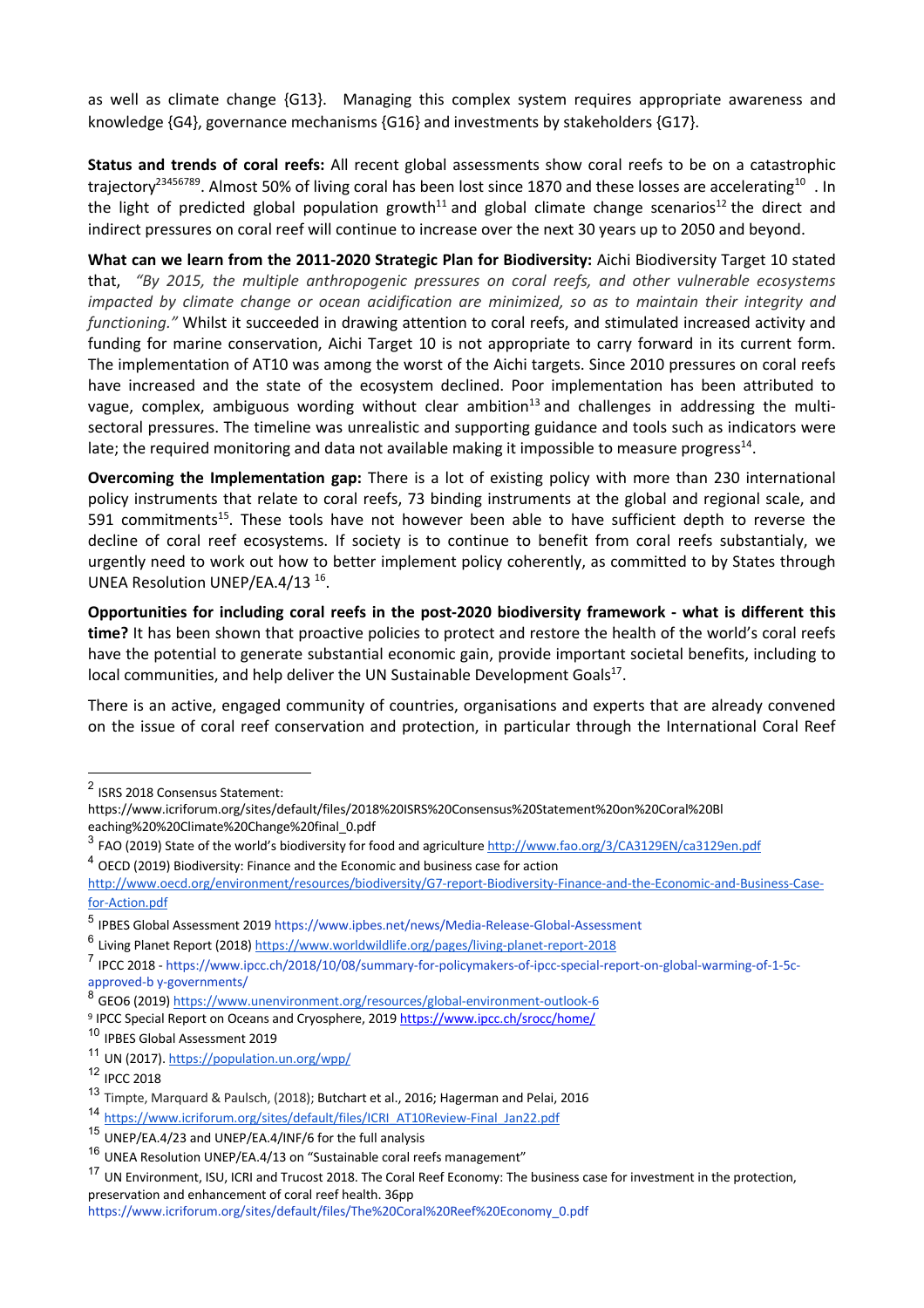Initiative (ICRI)<sup>18</sup> and its associated Networks, including the Global Coral Reef Monitoring Network (GCRMN) as well as regional and national initiatives. Since 2010 there have been substantial developments in terms of technology and knowledge development that provide the opportunity to develop a target for coral reefs that is measurable, with an ambitious but realistic timeframe, that has a holistic view of coral reefs within the broader marine system relevant to the broader sustainable development agenda, with clear cross-reference to other global and regional policy instruments and commitments relevant to coral reefs.

# 4. A framework for discussing target development

The idea of the guidelines proposed here is proposed as a way to establish a common basis or coherence on the major elements and provide a frame for the negotiation of different view-points to reach a common end.

State of development: there has been an initial round of discussion on the proposed elements to be included in such a framework – these are presented below with some expansion and any on going discussion points.

#### **1. Coral reefs should be explicitly included within the post-2020 Global Biodiversity Framework – but where?**

There is a strong narrative for the inclusion of coral reefs and scientific consensus that coral reefs are at risk of ecosystem collapse. There is a good potential for highlighting coral reefs as a signature example ecosystem - the canary in the coal mine - a sign of major global change. The Post-2020 framework can provide an opportunity for action where success in addressing the decline in coral reefs could have broader implications for the conservation, sustainable use and the benefits derived by societies directly and indirectly depending on tropical coastal regions.

There remains a question as to how coral reefs could be taken up within the Framework, whether this through a specific coral reef target, where coral reefs are considered with other important ecosystems, or whether there is an overarching target for important marine and coastal ecosystems with a specific coral reef sub target. One proposal is that coral reef ecosystems could be a signature example for a generic ecosystem target, a model for a headline ecosystem target and how climate change should be referenced and connections made to Agenda 2030. *There was a lot of support during the Montreal consultation for the idea of an overarching marine and coastal important ecosystem target with associated subtargets and indicators, including for coral reefs.*

It is noted that the structure of the post-2020 framework is not yet set and it will be necessary to continue to follow the process carefully;

A target needs to support and be supported by a number of other targets within the CBD process (related to fisheries, area based protection, pollution, species and genetic diversity – AT6, 8, 11, 12, 13); This would highlight key pressures and the need for integrated landscape-seascape approaches. *During the Montreal consultation it seemed very possible there would be opportunities to include coral related indicators within these other target areas.*

#### **2. The target should reflect all three of the CBD goals: conservation, sustainable use and the fair and equitable sharing of the benefits arising out of the utilization of genetic resources**

This was a message that came out of the OEWG 1 discussions strongly and in part as a reaction to the perceived bias of the Aichi targets towards conservation. This is a part of the approach for developing the structure. It may not be necessary to explicitly reference all three in the text of a target, but it should be clear how the target relates to supporting all objectives.

<sup>18</sup> www.icriforum.org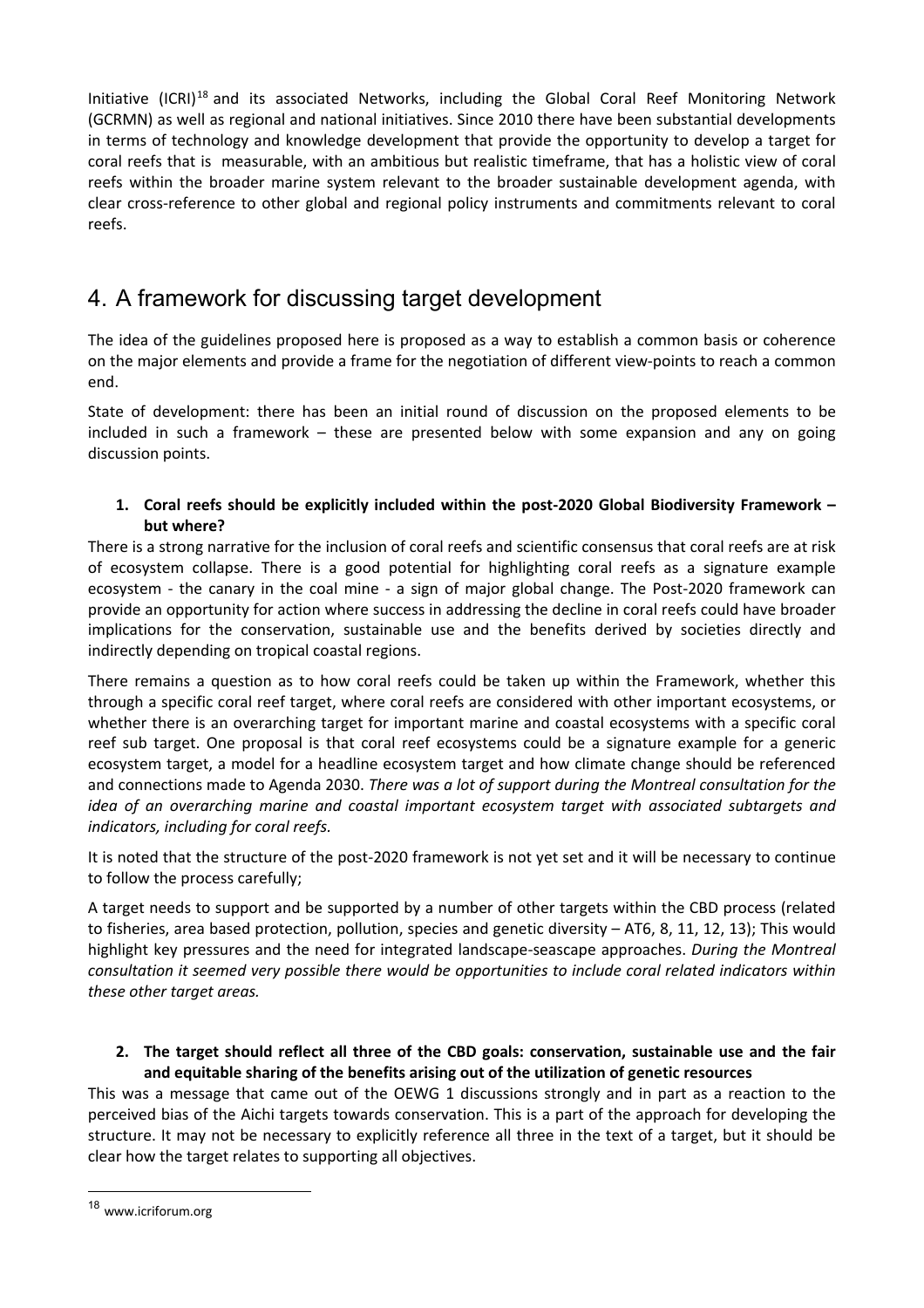#### **3. The target should be articulated within the context of climate change and so as to reflect climate realities**

In setting a target, it is necessary to balance ambition with reality. A target should help Parties in triggering urgent, measurable actions that address coral reef decline and the impacts on society. It is not helpful to set targets that ignore climate realities. If climate change/ Paris Agreement is not dealt with explicitly then targets will not be met. Coral reefs will continue to decline between 2020-2030 and even to 2050 due to the unavoidable impacts of latent climate change drivers and low definition in scenarios until after 2050. As climate change impacts to coral reefs will become more intense and difficult to manage through management of local pressures. Need to be able to express the concept of resilience in the context of changing climatic conditions.

Whilst there is consensus that it the need to act is urgent and ambition must be high, there are different views in the ad hoc committee in where the balance lies in trying to expressing ambition and reality.

#### **4. The target should be clearly mapped out against the SDGs**

It is essential to be able to make clear linkages to the narrative of Agenda 2030 and the Sustainable Development Goals. This was a clear request by Parties at OEWG-1. It is important to clearly articulate the role of coral reefs in supporting nature, economy and society – this also plays an important role in helping highlight the significance of coral reefs for other sectors (mainstreaming) – vital actors for enabling success in delivery of any target. There is a potential to again use coral reef ecosystems as an example of how the broader Global Biodiversity Framework can be mapped out against the ambitions of Agenda 2030. An articulation of how this could look has been proposed<sup>19</sup>

#### **5. The target should learn from the experience of implementing the Aichi Targets including Aichi Biodiversity Target 10**

The ad hoc committee felt that it was especially important to learn from AT10 – not explicitly in the text but in the rationale. As with AT10, climate should be explicitly addressed, as do the drivers of decline – by the organisations competent to do so. The timescale should be ambitious but not unrealistic. The target should be written in a way that is understandable and possible to measure. The ICRI Review<sup>20</sup> of AT10 provides a reflection of formal assessments of progress against the target and also experiences of some coral reef countries. Importantly a number of Parties already have on going activities relating to AT10 that are not completed – a future target should support and help build on these existing initiatives, not undermine them.

#### **6. The timescale will be articulated in a way that is consistent with the approach proposed at OEWG 1 (target for 2030, but in the context of the 2050 vision) (discussion)**

In terms of timescale, Parties have expressed a clear desire to set a path to achieve the CBD 2050 vision, looking at setting a longer-term trajectory to give direction to decadal strategies with a target milestone in 2030. The ad hoc committee has expressed that is helpful to view discussions around a coral related target within this longer perspective - although making sure that looking ahead does not mean postponing urgently needed action. Uncertainty remains as to how the Global Biodiversity Framework will come together and will need to re-examine this once the structure is clearer.

There has been discussion about the balance between ambition and realism. Action is urgent. Setting unrealistic timeframes however (such as the 2015 AT10 deadline), results in failure and does not bring about the required change. To be realistic, and over the years gain the trust and commitment of Parties and other actors through being right, it MUST accommodate ecosystem and species declines to 2030 and even beyond to 2050. This may be unpopular and hard to message but it is assured, based on current science.

 $19$  Obura, DO. 2019. A plot for sustainability – the Sustainable Development Goals as a narrative. PLOS ONE PrePrints xxxx.

<sup>&</sup>lt;sup>20</sup> https://www.icriforum.org/sites/default/files/ICRI\_AT10Review-Final\_Jan22.pdf.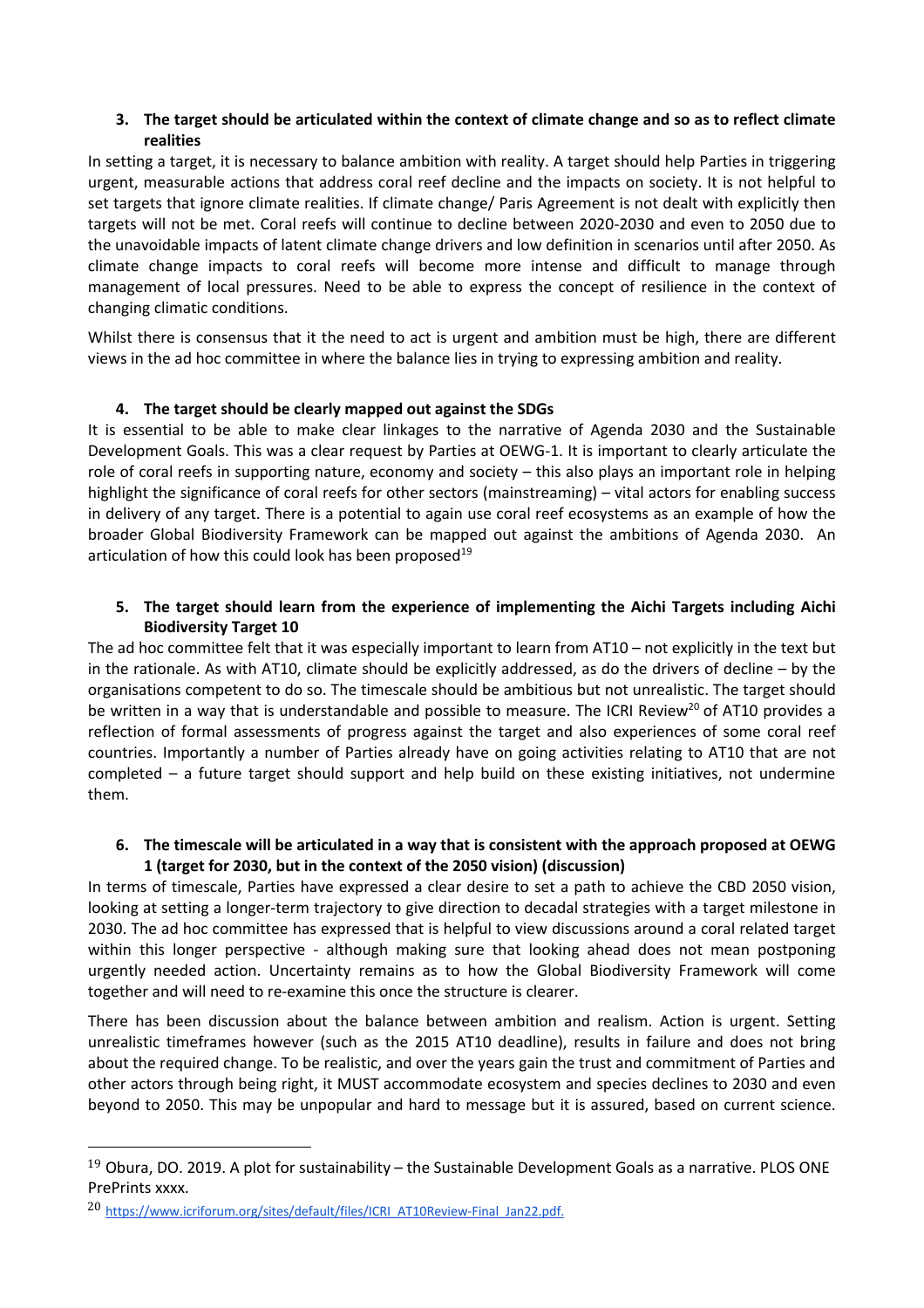The DPSIR model is helpful to set the sequence of actions along this timeframe- it is first necessary to address the drivers and pressures before the state/ impacts can be brought under control. .

#### **7. The target will consider the use of "reference models" rather than historic baselines (discussion)** There continue to be different views on this question – however the concept is retained to help prepare for possible discussions during the Post-2020 process. On one hand there are concerns about the use of baselines from conceptual perspective (use of a historic time point to measure against a changing future) and also a practical perspective (many respondents citing difficulties in defining the baselines or not having the data to create them). An alternative concept of reference models has been proposed to help provide a way forward for 'managing for change' and dealing with climate realities. Current levels of systems change will mean that selecting a baseline will become arbitrary.

There are however still questions about how reference models work, how models are chosen, what the data requirements are and how feasible it would be to transfer to this approach. Concern was also expressed that the use of models could move ambition away from the concept of restoring degraded habitats to a historic baseline, which is still applicable for other habitats.

#### **8. The text of the target will not identify the specific metrics but describe what is being measured (discussion)**

It is necessary that the target is as SMART as possible, recognizing that specific metrics allow for better reporting and assessment of progress against the target. The question is where and how this specificity needs to be articulated. In the actual text of the target? Or in the elaboration of that target in the description of indicators? Live coral cover and reef fish biomass are two metrics that are in current use, however by naming specific metrics in the text of a target could then exclude the possibility up new/additional metrics that may become available for use following adoption. A suggestion has been to reflect in the target text what it is that these two metrics are being used to demonstrate (e.g. reef health and resilience), then leaving the scope for specificity – and demonstration of being SMART to be set out in the supporting documentation.

# 5. Views on the scope and objective of a target

Further reflection is needed on how to cope with the proposals for including additional elements including: associated ecosystems, other vulnerable ecosystems, direct pressures, restoration, resilience.

#### 5.1.Objective of a target – what should be achieved?

'Good ecological function' of coral reef ecosystems to maintain ecological processes and ecosystem function.

This could be achieved through different types of intervention depending on the current state of the reef and the resources available: conservation, protection, recovery or appropriate restoration

In setting the objective of the target it would be important to use existing evidence ensure that the target is achievable.

*Restoration* was identified as an action that should be part of a broader management initiative, where the dominant pressures have been addressed and where natural recovery is slow, or not apparent.

#### 5.2.Geographic scope: global – all coral reefs.

There were a number of voices arguing against a target that focused on the 'most resilient' as this is not easy to determine and may place an unfair burden on specific countries.

Another perspective was to focus on 'healthy' coral reefs – which was felt to be something that can be determined.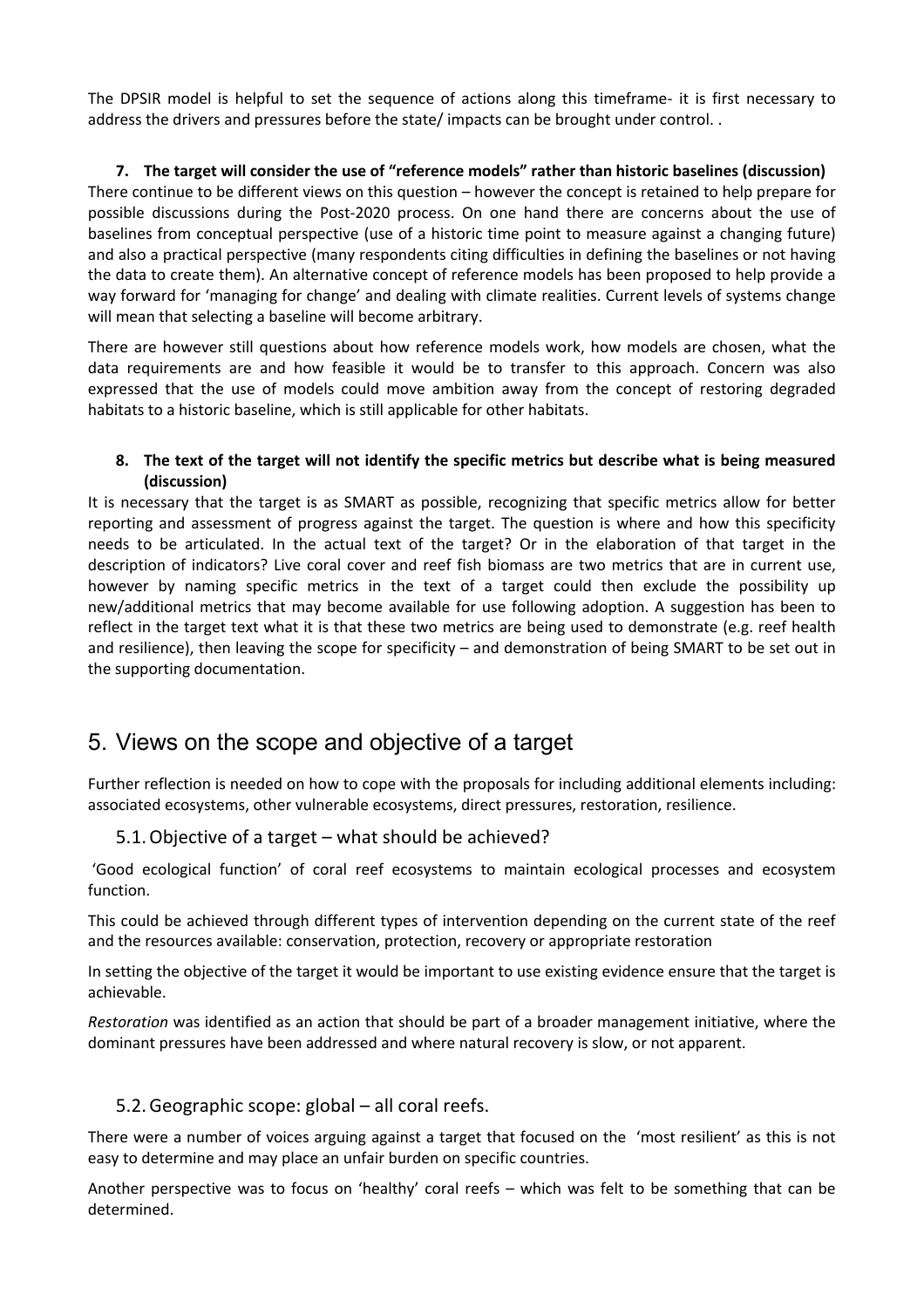There are however many reefs that are in an impacted state that are incredibly important for supporting coastal communities.

The predominant view in the ad hoc committee is to focus on managing all reef areas where they are depended upon. There is value in managing reef areas towards sustainable function and potential future recovery, as well as protecting healthy / resilient reefs reefs – but there should not be a focus on resilient reefs at the expense of ignoring all other reef areas.

#### 5.3. Thematic scope: discussion

#### *All coral reefs vs warm water coral reefs:*

The dominant view was that a target should focus on warm water coal reefs. Concern was expressed that 'all coral reefs' would lead to the inclusion of reefs (e.g. deep and cold water coral reefs) where there are different pressures, and where there is less knowledge, monitoring, data).

There are however countries that only have cold water coral reefs. The text of AT10 allowed for the freedom for Parties to report on the status as relates to both cold and warm water coral reef ecosystems, and there is some desire to retain this flexibility in a new target. One suggestion was that cold-water coral reefs could be part of a wider cold-water biodiversity grouping.

#### *Inclusion of "associated ecosystems" (sea-grass, mangrove)*

The ad hoc committee agree that associated ecosystems are important and relevant with some support for their explicit inclusion in the wording of a target, recognizing the interdependence of these systems and broadening the management approach. However there are also reflections that their inclusion creates complication and ambiguity in trying to put too much into one target. Their inclusion could also make it more difficult to articulate a measureable target.

#### *Inclusion of "vulnerable marine ecosystems" left open to national interpretation*

There were different views. For some it was felt that this was too broad and it was better to retain focus on (warm water) coral reefs. It was felt this required defining further as in AT10, vulnerable to climate change and anthropogenic pressure. Another view was that rather than coral reefs and VMEs, coral reefs could be considered within a VME target.

It is noted that there are concrete definitions of what is covered by VME, E.g. EU which does not include warm water coral reefs: https://eur-lex.europa.eu/legalcontent/EN/TXT/PDF/?uri=CELEX:32016R2336&rid=4; FAO have also collated RFMO definitions http://www.fao.org/in-action/vulnerable-marine-ecosystems/background/en/

Current Proposals include:

- setting separate targets (or sub targets) for coral reefs, seagrasses and mangroves.
- to articulate a warm water coral reefs as an example for a generic ecosystem target which would then also be applicable to cold water coral reefs, and also associated ecosystems.
- For a coral sub target to sit within a more general VME target.

### 6. Options for expressing a coral reef related target

There has been some progression on the development of ideas for expressing a target. How the thinking evolves further has much to do with the structure that will be used for the Post-2020 Global Biodiversity Framework and the scope within that for a coral reef related target or subtarget.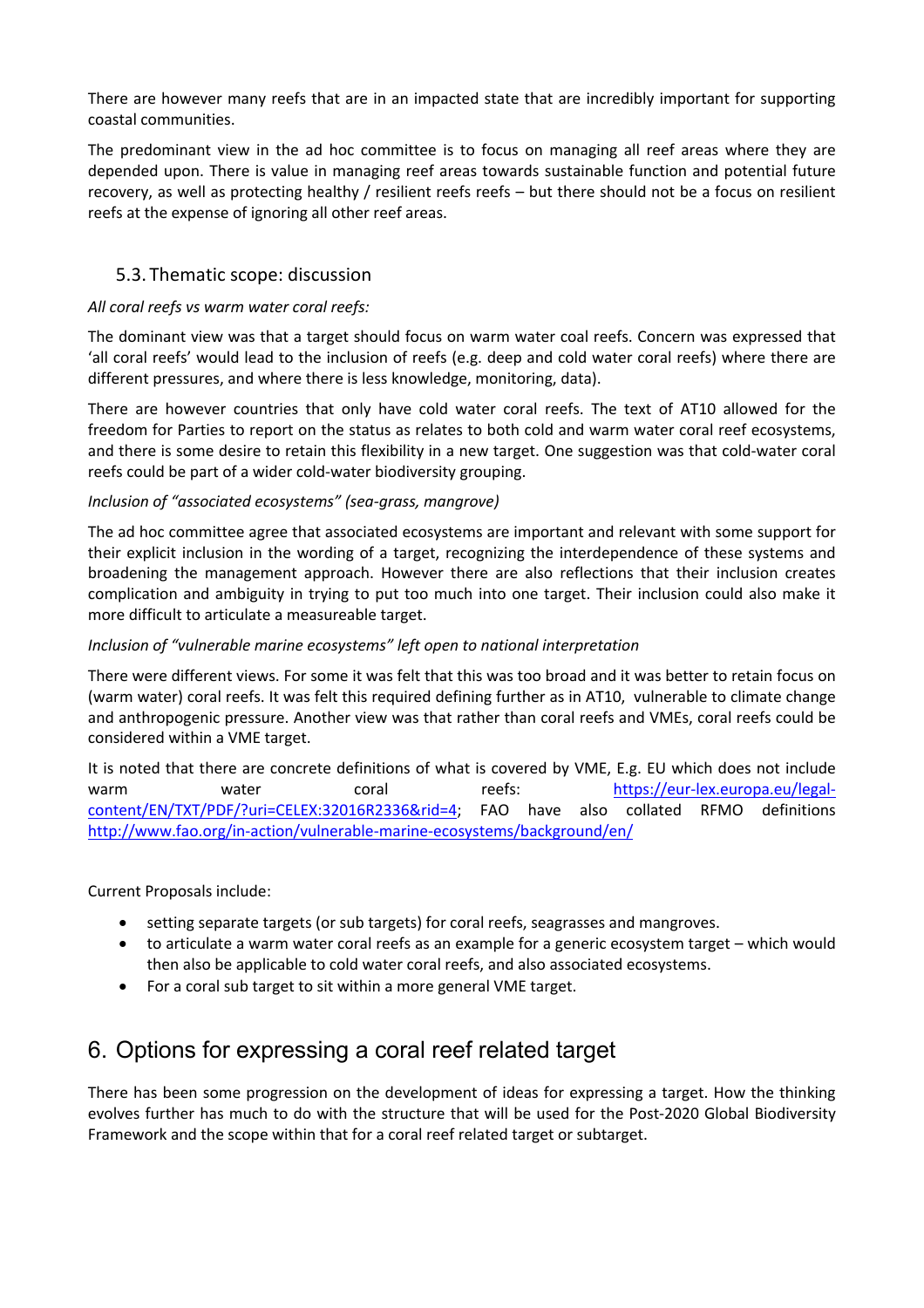#### 6.1. Batch 1: An outcome based target for 2030

#### **6.1.1. Proposal from the ad hoc committee building on the original suggestion of WCS**

By 2030, Parties have established and are implementing plans*<sup>21</sup>* to maintain the current [and/or future] *<sup>22</sup>* function and integrity of [coral reefs and associated ecosystems][ecosystems] *<sup>23</sup>* demonstrated by key metrics of ecosystem health and resilience*<sup>24</sup>*, against appropriate reference models *<sup>25</sup>*

**6.1.2. Add to the amended WCS text proposal a measurable target using for example:**

- X ha or X% of coral reef are under specific management measures
- X ha or X% of coral reef are protected under MPAs or OECMs
- X sites/ X% show/demonstrate increase or maintained coral cover against baseline

**6.1.3. 2nd round proposal from WCS based on comments received (see 2 page note at addendum 1 – which also includes information on proposed indicators)**

By 2030, Parties are implementing strategic actions, at multiple scales, to maintain the integrity and function of the planet's coral reefs using key metrics of reef health, such as maintaining or increasing live hard coral cover, structural complexity and reef fish biomass against appropriate benchmarks.

#### 6.2. Batch 2: A vision for coral reefs for 2050, with a 2030 milestone target

Initially proposed by the ad hoc committee following discussions in the sideline of OEWG 1 in Nairobi. Interest has been expressed for finding a combination of a clear outcome target for 2030, supported by a longer-term ambition to achieve a 2050 vision relevant to coral reefs. This is very much in line with the discussions that were held in the OEWG 1. The proposal below draws on the wording above to build in the proposed milestones to 2050, with some rationale.

**By 2030** – (mapped to the SDGs and Agenda 2030):

- full development and implementation of the transformational governance and management systems necessary to achieve sustainability<sup>26.</sup> (CBD Objectives 2 and 3).
- full development of, and implementation at scale, of mitigation hierarchy methods<sup>27</sup> to reduce and where necessary reverse impacts of pressures on nature – avoid-minimize-remediate-offset. (CBD Objectives 2 and 3).

 $21$  The focus here must certainly be on governance, and could be expanded/wording altered to reflect this.

 $^{22}$  Adding in 'future' enables the goal to accommodate a decline that is predicted, so long as the system model shows that this can be reversed and improved in the future, on a longer timeframe consistent with e.g. Paris Agreement and CO2 stabilization.

 $23$  Proposing an ecosystem target, in which coral reefs are used as the defining example, may be m

 $24$  This reflects back on the 'current and/or future' clause, and accommodates metrics that will show future/potential recovery even while current and near-future status (e.g. coral cover, fish biomass) show declines in 2030.

 $25$  'reference models/points' is suggested rather than 'baselines'. Baselines reflect a history bias – the first/early set of measurements, and the goal is to RETURN to these. However, all is pointing to a 'manage for change' paradigm where we should not use historical baselines as they may be irrelevant in the future, and since we don't have measures the 'original' state, the baseline is arbitrary anyway (shifting baselines). 'Reference models/points' allows for a change model to be used – reflecting our uncertainty as to what a possible end-point might be. Also, a 'model' allows for change/improvements to that model as science and knowledge improve, and can be done in ways that are consistent with/supportive of what was done under he earlier model. 'Points' is a bit static, like 'baselines', so something along the lines of 'model' is better.

<sup>26</sup> As called for in IPBES 2019 and IPCC 2018.

<sup>&</sup>lt;sup>27</sup> Arlidge WNS et al. 2018. A Global Mitigation Hierarchy for Nature Conservation. BioScience 68: 336-347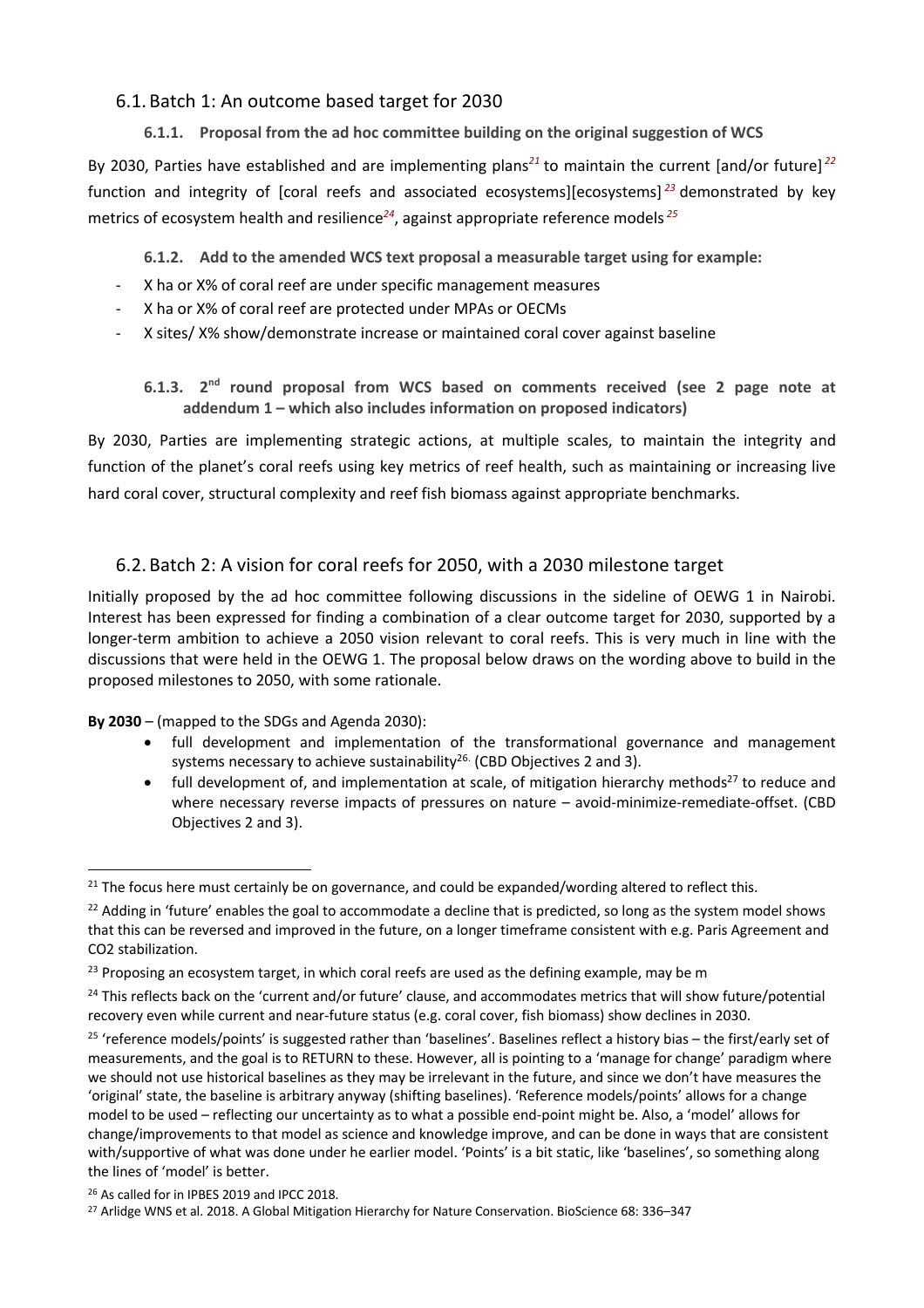• Monitoring and assessment that shows the counterfactual evidence of success (ie. less decline). (CBD Objectives 1)

*Possible text:*

[ALT 1:] By 2030, Parties have established and are implementing plans*<sup>28</sup>* to maintain the current [and/or future] *<sup>29</sup>* function and integrity of [coral reefs and associated ecosystems][ecosystems] *<sup>30</sup>* demonstrated by key metrics of ecosystem health and resilience*<sup>31</sup>*, against appropriate benchmarks

[ALT 2]: By 2030, Parties are implementing strategic actions, at multiple scales, to maintain the integrity and function of the planet's coral reefs using key metrics of reef health, such as maintaining or increasing live hard coral cover, structural complexity and reef fish biomass against appropriate benchmarks.

[ALT 3]: By 2030 Parties have built up adequate capacity and cross-cutting mechanisms at the national level to implement the agreed coral reef programme of work, with support from regional and international bodies]

**By 2040:**

- Through mitigation hierarch applied in all economic and use sectors, direct pressures are all reduced to within sustainability/safe biological limits. CBD Objectives 1, 2, 3.
- no further increase in the threatened status of an ecosystem or species<sup>32,</sup> and demonstrated improvements in key/targeted ones<sup>33</sup>. CBD Objectives 1.
- Direct and effective actions that restore and improve at scale the health of natural systems are fully resourced, to show measurable impact by 2050. CBD Objectives 1, 2, 3.

Possible text: **By 2040**: The direct pressures on coral reefs and associated ecosystems are reduced to safe biological limits on X% of their spatial area.

**By 2050** – living in harmony with nature:

- Biodiversity is conserved and stable
- Sustainable use is delivered; Benefits are shared equitably

Possible text: **By 2050**: All direct pressures impacting coral reefs have stopped; no further net loss of coral reefs with signs of recovery against appropriate benchmarks.

<sup>&</sup>lt;sup>28</sup> The focus here must certainly be on governance, and could be expanded/wording altered to reflect this.

<sup>&</sup>lt;sup>29</sup> Adding in 'future' enables the goal to accommodate a decline that is predicted, so long as the system model shows that this can be reversed and improved in the future, on a longer timeframe consistent with e.g. Paris Agreement and CO2 stabilization.

<sup>&</sup>lt;sup>30</sup> Proposing an ecosystem target, in which coral reefs are used as the defining example, may be m

<sup>31</sup> This reflects back on the 'current and/or future' clause, and accommodates metrics that will show future/potential recovery even while current and near-future status (e.g. coral cover, fish biomass) show declines in 2030.

<sup>&</sup>lt;sup>32</sup> As shown by the IUCN Red List of Threatened Species and Red List of Ecosystems

<sup>33</sup> As shown by the IUCN Green List of Species and Green List of Ecosystems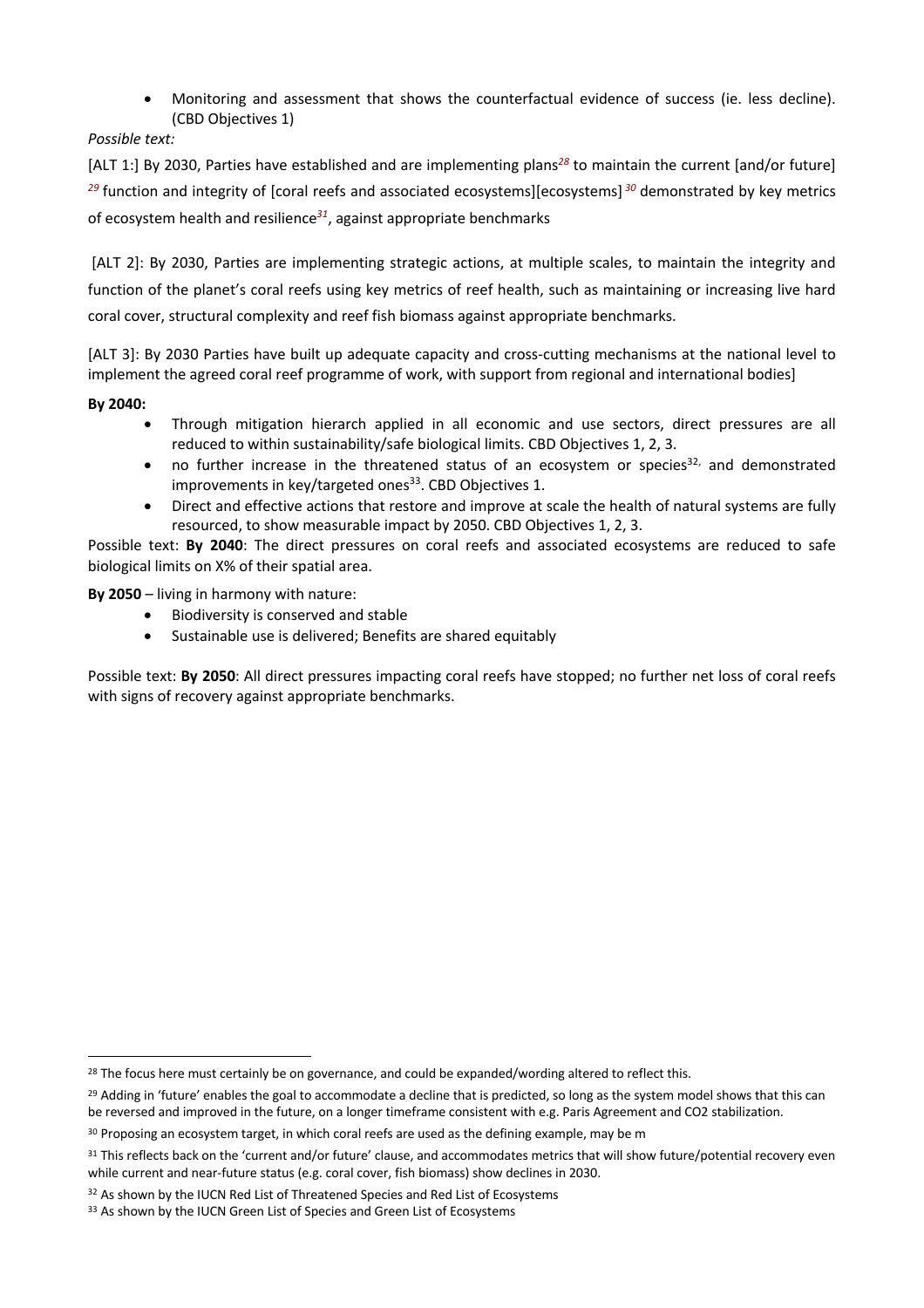#### 6.3. Batch 3: Additional approaches proposed but not yet examined / discussed

#### *6.3.1. Proposal from WWF:*

By 2030, the decline of critical and vulnerable ecosystems and habitats, particularly coral reefs, seagrass and mangrove areas, has been halted by addressing the multiple anthropogenic pressures and when possible through restoration with a view to maintain or strengthen their resilience, integrity and functioning.

#### *6.3.2. Proposal from SPREP:*

Suggestion that the target should be measurable as in SDG 14.2.1: "Proportion of national exclusive economic zones managed using ecosystem-based approaches". Although a challenge may be what qualifies as an ecosystem-based approach.

#### *6.3.3. Proposal from Simon Harding:*

By 2030, Parties have established and are implementing plans to maintain the current [and/or future] function and integrity of coral reefs and associated ecosystems demonstrated by key metrics of ecosystem health and resilience, against appropriate reference models.

By 2030 Parties have built up adequate capacity and cross-cutting mechanisms at the national level to implement the agreed coral reef programme of work, with support from regional and international bodies

By 2040: The direct pressures on coral reefs and associated ecosystems are reduced to safe biological limits on X% of their spatial area.

## 7. How SMART are these proposals?

What are the tools available to measure progress – indicators, monitoring, data flows? How sufficient are these and what is already in the pipeline to fill these gaps?

It is clear that there are some tools already available to help measure progress against a coral reef target and suggest that whilst implementation may not be perfect, it should be possible to measure (if it is articulated clearly enough) These tools are not yet sufficient and are patchy.

There are however coordinated groups of people (countries and organisations) that are actively working on addressing these challenges at the national scale, regional scale and global scale. (ICRI, GCRMN, Reef Check, IFRECOR, Regional Seas Programmes and action Plans). There are innovative projects to find new solutions. Likewise, resources are lacking, but there are mechanisms already being developed (e.g. innovative financing, Global Coral Reef Fund) that are

• Need to align with / link to GCRMN/ make use of their outputs

As an example:

| Indicators | there are existing indicators - they are not perfect, but they are available for use at the<br>start of the implementation period (coral reefs were the only vulnerable marine ecosystem<br>that was evaluated for AT10)<br>there is on going work to develop new indicators that could help this work during the<br>implementation period |
|------------|--------------------------------------------------------------------------------------------------------------------------------------------------------------------------------------------------------------------------------------------------------------------------------------------------------------------------------------------|
|            | Examples: Live coral cover is an existing indicator for AT10; Both this and Reef fish biomass are<br>Essential Ocean Variables in current use.<br>Indicators used/ being developed within France: : Percentage of coral reef monitoring stations                                                                                           |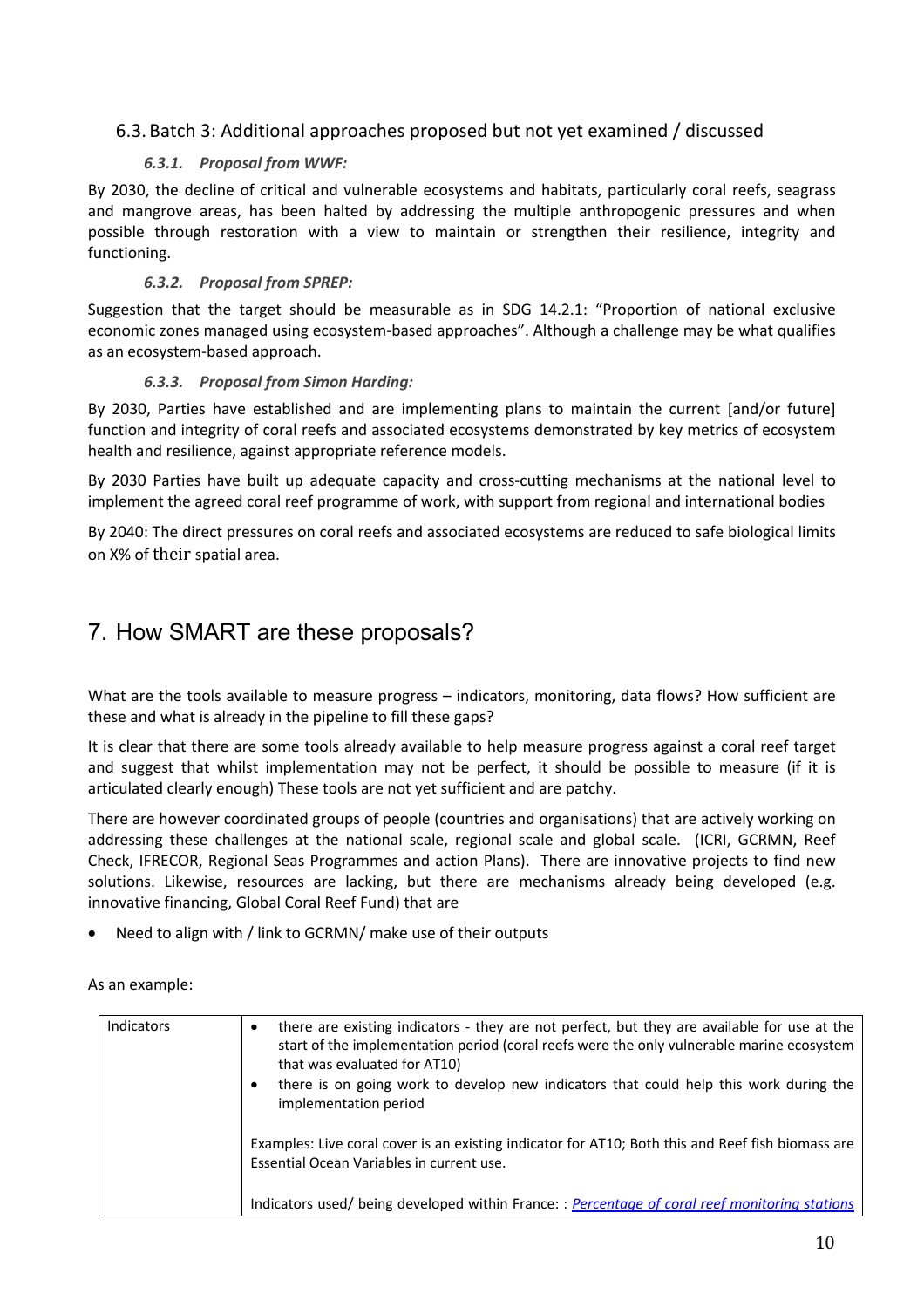|                     | in French overseas territories with stable or increasing coverage of living coral; Percentage of                                                                                                                                                           |  |
|---------------------|------------------------------------------------------------------------------------------------------------------------------------------------------------------------------------------------------------------------------------------------------------|--|
|                     | coral reefs included in MPAs - Also developed by the French National Observatory for                                                                                                                                                                       |  |
|                     | Biodiversity.                                                                                                                                                                                                                                              |  |
| Monitoring          | There are methods/ protocols for monitoring.<br>$\bullet$                                                                                                                                                                                                  |  |
|                     | There are networks existing to coordinate. There are global and regional bodies to help<br>٠                                                                                                                                                               |  |
|                     | coordinate coral reef monitoring.                                                                                                                                                                                                                          |  |
|                     | Monitoring capacity is patchy in time and space, but this is something that could be<br>$\bullet$<br>addressed                                                                                                                                             |  |
|                     |                                                                                                                                                                                                                                                            |  |
|                     | GCRMN - a global mechanism with monitoring protocols, regional coordination; Atlantic<br>Gulf Rapid Reef Assessment monitoring initiative; Reef Check; National monitoring (e.g.<br>IFRECOR - reporting every 5 years on the state of French Coral Reefs). |  |
|                     | There is also a reporting mechanism for the Meso-American Barrier Reef "Healthy Reef<br>Initiative".                                                                                                                                                       |  |
| <b>Baselines</b>    | Many countries identified these are lacking.<br>$\bullet$                                                                                                                                                                                                  |  |
|                     |                                                                                                                                                                                                                                                            |  |
|                     | France - in 2015 64% of coral reef monitoring had stable or increasing coverage of living                                                                                                                                                                  |  |
|                     | coral (it is not strictly speaking a baseline, but the closest thing available for France)                                                                                                                                                                 |  |
| Data<br>management/ | There are gaps/ challenges with data science, but these are recognised and being<br>$\bullet$<br>addressed.                                                                                                                                                |  |
| flows               | There are existing activities and efforts being undertaken already at multiple levels - a new<br>٠                                                                                                                                                         |  |
|                     | target can help focus these, provide a strong direction and / hook to scale up                                                                                                                                                                             |  |
|                     | We understand what baselines are needed. They are not complete, but there are patches<br>that help give a useful picture.                                                                                                                                  |  |
|                     |                                                                                                                                                                                                                                                            |  |
|                     | Development of MERMAID $-$ a tool to help with standardising data collection; GCRMN                                                                                                                                                                        |  |
|                     | progress to develop of data and metadata standards                                                                                                                                                                                                         |  |